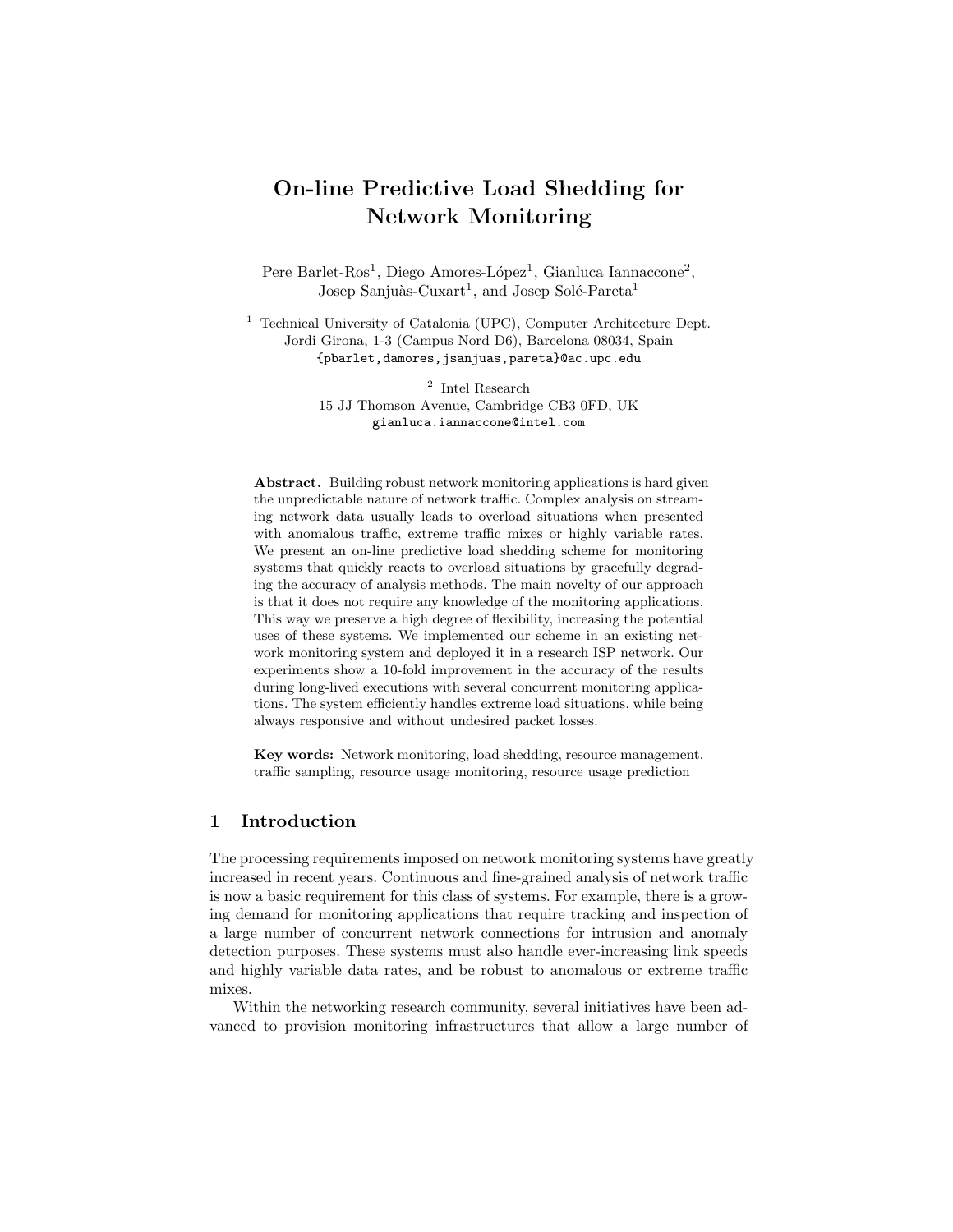users to submit arbitrary traffic queries on live network streams [1, 2]. Recent research proposals have also introduced system designs that provide developers with sufficient flexibility in the definition of the monitoring applications and with the ability to distribute their computations efficiently across the measurement infrastructure [3, 4]. However, proposed designs do not directly address the increasingly serious problem of efficiently handling overload situations, when resource demands clearly exceed the system capacity.

The alternative of over-provisioning the system to handle peak rates or any possible traffic mix has two major drawbacks. First, it would be prohibitively expensive and result in a highly underutilized system based on an extremely pessimistic estimation of workload [5]. Second, it would necessarily lead to reduce its flexibility and possible applications [6].

We have designed a load shedding scheme that allows current network monitoring systems to sustain the rapidly increasing data rates, number of users and complexity of analysis methods, with minimum impact on the accuracy of the results. The main novelty of our approach is that it does not require any explicit knowledge of the queries or the type of computations they perform (e.g., flow classification, maintaining aggregate counters, pattern search).

In a previous work [7], we proposed a method to predict the resource usage of arbitrary and continuous network traffic queries. Our method (briefly reviewed in Section 3) automatically identifies, from small sequences of the incoming packet streams, the traffic feature(s) that best model the cost of each query (e.g., the number of packets, bytes, unique source IP addresses, etc.) and uses them to accurately predict the CPU usage.

In this paper, we extend that work by defining how this short-term prediction can be used to guide the system on deciding *when*, *where* and *how much* load to shed in the presence of overload (Section 4). We present long-lived experiments on a research ISP network, where the traffic load and query requirements exceed by far the capacity of the monitoring system (Section 5).

Our results indicate that, with the load shedding mechanism in place, (*i*) the system efficiently handles extreme overload situations, while being always responsive and without introducing undesired packet losses, and (*ii*) the queries can always complete and return results within acceptable error bounds.

# **2 Related Work**

Most of the existing proposals to handle overload situations in network monitoring are based on data reduction techniques, such as packet filtering, aggregation and sampling. The most representative example is arguably Cisco's NetFlow [8], which aggregates incoming packets into flow records. Sampled NetFlow also resorts to packet sampling to deal with overload situations, while Adaptive Net-Flow [9] dynamically adapts the sampling rate to the memory consumption. Keys et al. [6] developed a monitoring system robust to extreme traffic mixes that combines aggregation, adaptive sampling and the use of memory-efficient counting algorithms to extract a set of 12 pre-defined traffic summaries.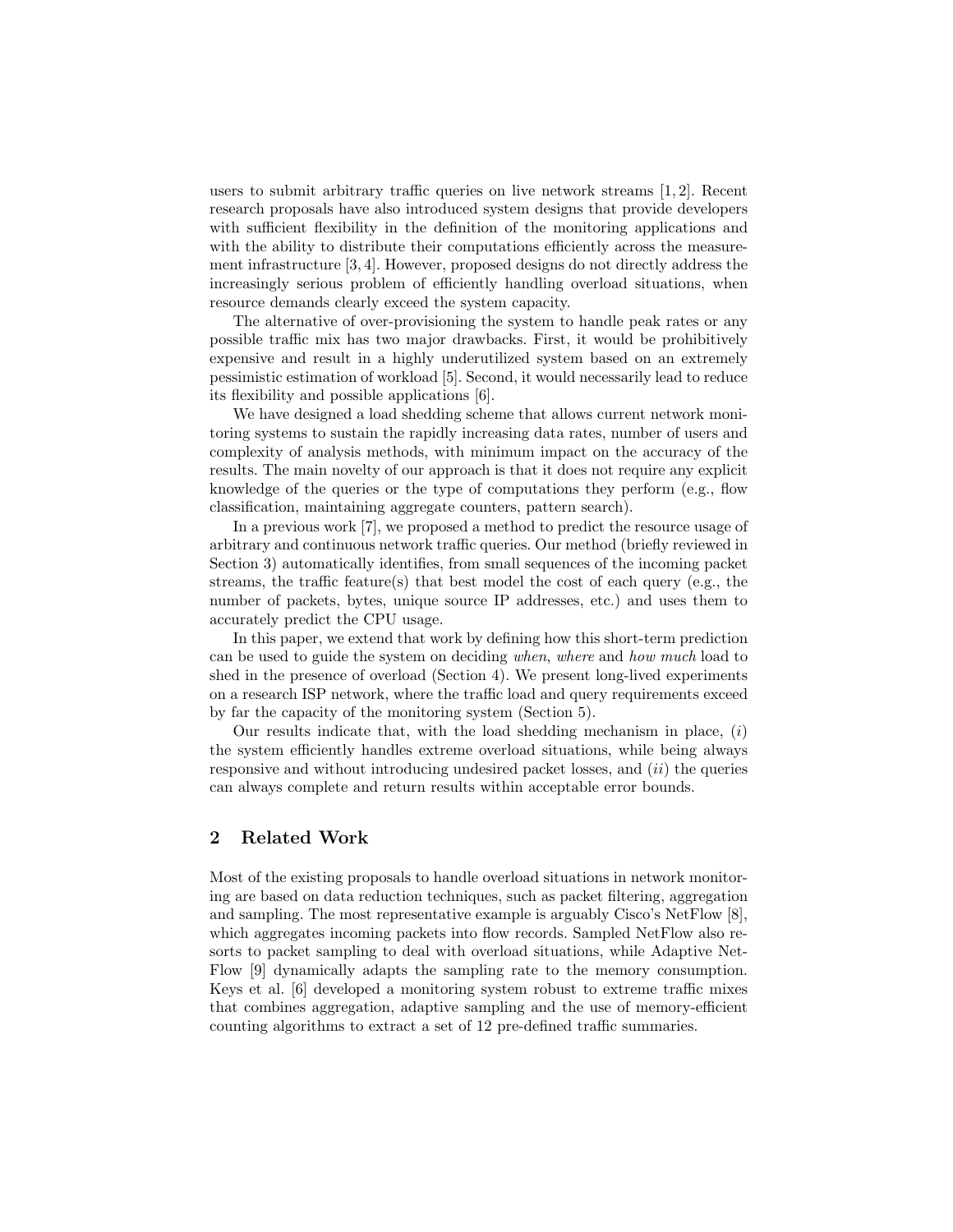Several works have also addressed similar problems in the intrusion detection space. For example, Dreger et al. discuss in [10] several modifications to the Bro NIDS [11], such as dynamically selecting the restrictiveness of the packet filters, to allow Bro to operate in high-speed environments. Gonzalez et al. [12] also propose the inclusion of a secondary path into Bro that implements sampling and filtering to reduce the cost of those analysis tasks that do not require stream reassembly and stateful inspection.

The design of mechanisms to handle overload situations is a classical problem in any real-time system and several works have proposed solutions in other environments. For example, in the database community, the Aurora system [13] sheds excess load by inserting additional drop operators in the query data flow, while TelegraphCQ [14] uses approximate query processing techniques to provide delay-bounded answers in the presence of overload. Unfortunately, proposed solutions require the use of declarative query languages with a restricted set of operators, of which cost and selectivity are assumed to be known, hindering the use of those techniques in our context.

In the Internet services space, SEDA [15] proposes an architecture to develop highly concurrent server applications, built as networks of stages interconnected by queues. In SEDA, load shedding is achieved by applying admission control on the event queues when an overload situation is detected.

# **3 Architecture**

### **3.1 Monitoring Platform**

We chose the CoMo platform [4] to develop and evaluate our load shedding scheme. The platform allows users to define traffic queries as plug-in modules written in C that contain stateful computations. The user is also required to specify a simple stateless filter to be applied to the incoming packet stream, as well as the granularity of the measurements, hereafter called *measurement interval* (i.e., the time interval that will be used to report continuous query results). In order to provide the user with maximum flexibility when writing queries, CoMo does not restrict the type of computations that a plug-in module can perform. As a consequence, the platform does not have any explicit knowledge of the data structures used by the plug-in modules or the cost of maintaining them.

### **3.2 Prediction and Load Shedding Overview**

Figure 1 shows the components and data flow in the system. The prediction and load shedding subsystem (in gray) intercepts the packets from the filter before they are sent to the plug-in module implementing the traffic query.

The system operates in four phases. First, it groups each 100*ms* of traffic in a "batch" of packets.<sup>3</sup> Each batch is then processed to extract a large set of

<sup>&</sup>lt;sup>3</sup>The choice of 100*ms* is somewhat arbitrary, but our experimental results indicate that it represents a good trade-off between prediction accuracy and overhead, as we will show in Section 5.2.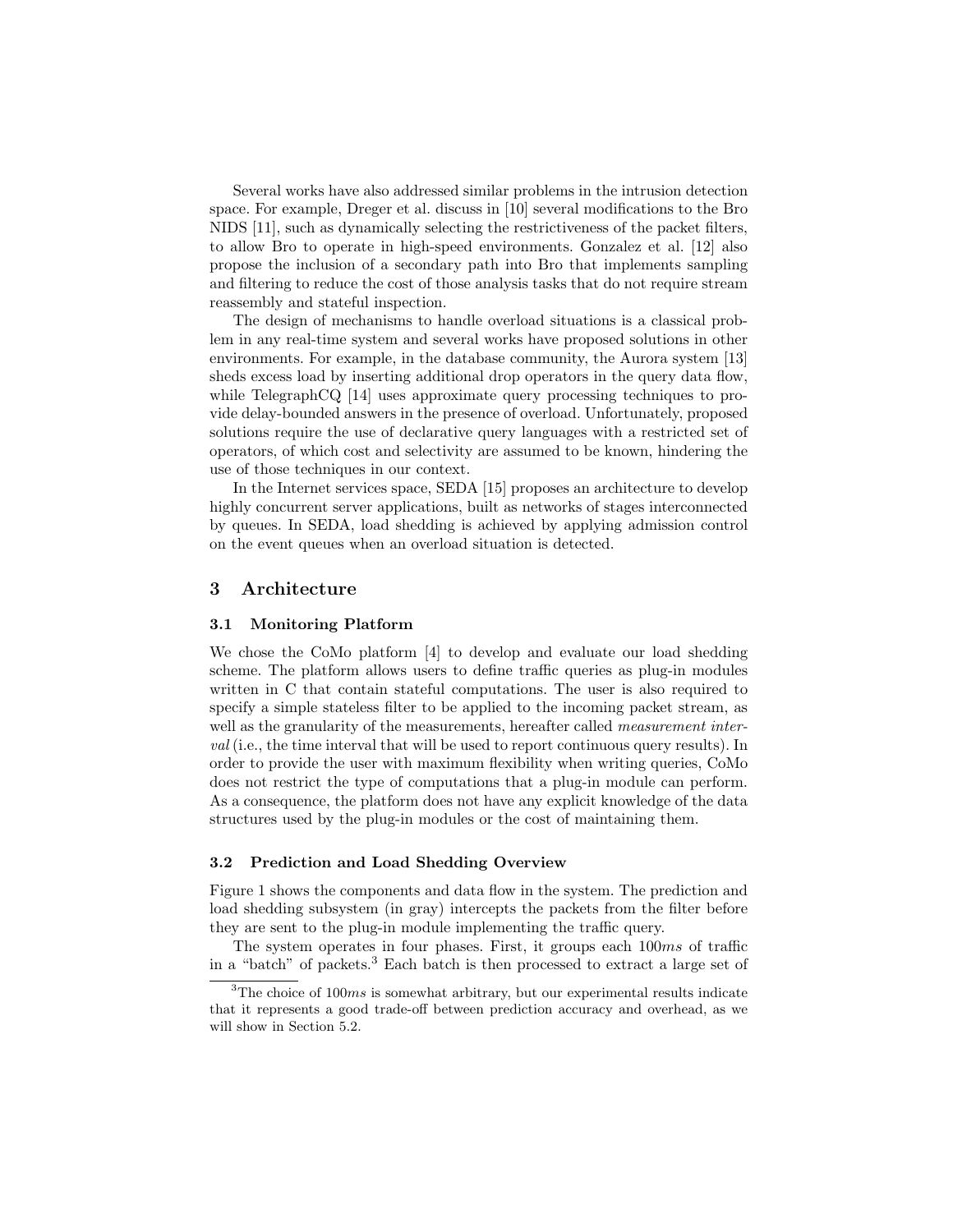

**Fig. 1.** System overview

pre-defined traffic features. A feature is a counter that describes a specific property of the batch. For example, the number of packets, bytes, unique destination IP addresses, 5-tuple flows, etc. The features we compute have the advantage of being lightweight with a deterministic worst case computational cost. An exhaustive description of the 42 traffic features currently supported by our system can be found in [7].

The feature selection subsystem is in charge of selecting the most relevant features according to the recent history of the query's CPU usage. This phase is important to reduce the overhead of the prediction algorithm, because it allows the system to discard beforehand the features regarded as useless for prediction purposes. This subset of relevant features is then given as input to the multiple linear regression (MLR) subsystem to predict the CPU cycles required by the query to process the entire batch. When the prediction exceeds the available cycles, the load shedding subsystem pre-processes the batch to discard a portion of the packets. Finally, the actual CPU usage is computed and fed back to the prediction subsystem to close the loop.

The feature extraction, feature selection and multiple linear regression phases were already described and evaluated in [7]. In the following sections we focus on the load shedding component of the system.

# **4 Load Shedding**

In this section, we provide the answers to the three fundamental questions any load shedding scheme needs to address: (*i*) when to shed load (i.e., which batch), (*ii*) where to shed load (i.e., which query) and (*iii*) how much load to shed (e.g., the sampling rate to apply). Algorithm 1 presents our load shedding scheme in detail, which uses the output of the prediction subsystem described in Section 3.

# **4.1 When to shed load**

To decide when to shed load the system maintains a threshold (*avail cycles*) that accounts for the amount of cycles available in a time bin to process queries. Since batch arrivals are periodic (e.g., every 0*.*1*s* in our implementation), this threshold can be dynamically computed as  $(imebin \times CPUfreq.)$  – *overhead*, where *overhead* stands for the cycles needed by our prediction subsystem (*ps cycles*),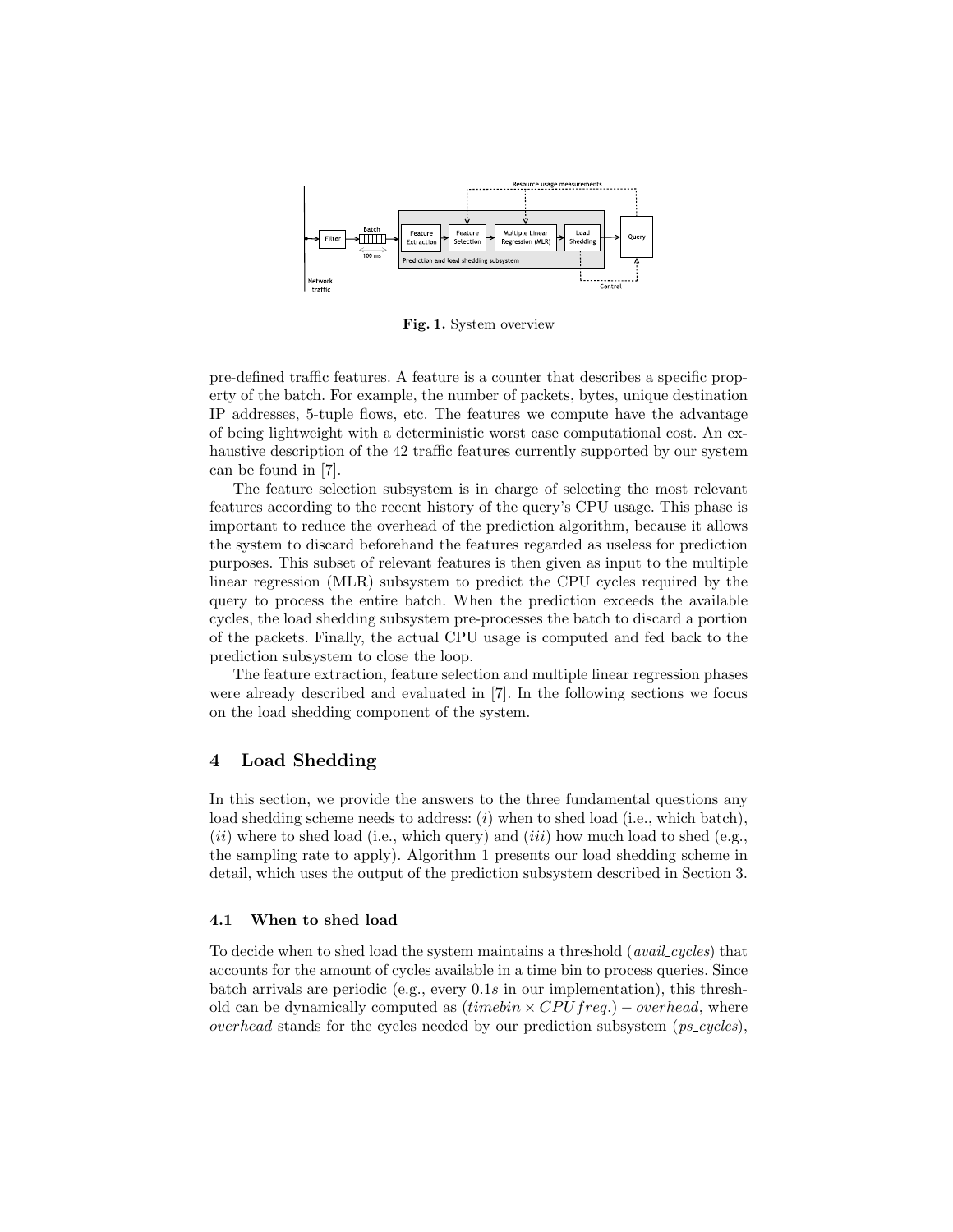#### **Algorithm 1**: Load shedding algorithm

**Input**: *Q*: Set of *q<sup>i</sup>* queries  $b_i$ : Batch to be processed by  $q_i$  after filtering *como cycles*: CoMo overhead cycles *rtthresh*, *delay*: Buffer discovery parameters **1** *;* **2**  $pred\_cycles = 0;$ **3 foreach** *q<sup>i</sup> in Q* **do**  $\textbf{4}$  |  $f_i$  = feature\_extraction( $b_i$ );  $s_i =$  feature\_selection( $f_i$ ,  $h_i$ ); **6**  $\int$  *pred\_cycles* +=  $\text{mlr}(f_i, s_i, h_i);$ **7**  $a\nu$ *avail cycles* = (time bin  $\times$  CPU frequency) - (*como cycles* + *ps cycles*) + (*rtthresh* - *delay*); **8 if**  $available *geles pred cycles ×*  $(1 + \widehat{error})$  **then**$  $g \mid \; state = \frac{available}{pred\_cycles - ls\_cycles};$ **10 foreach** *q<sup>i</sup> in Q* **do** 11  $\vert$   $b_i = \text{sampling}(b_i, q_i, \text{state});$ 12  $\int f_i = \text{feature\_extraction}(b_i);$ **13**  $\left[ \int \widehat{ds\_cycles} = \alpha \times \sum_{i} ls\_cycles_{i} + (1 - \alpha) \times \widehat{ls\_cycles}; \right]$ **14 foreach** *q<sup>i</sup> in Q* **do** 15  $\int$  *query\_cycles<sub>i</sub>* = **run\_query**(*b<sub>i</sub>*, *q<sub>i</sub>*, *srate*); 16  $h_i = \text{update\_mlr\_history}(h_i, f_i, query\_cycles_i);$  $\overline{error} = \alpha \times \left| 1 - \frac{\text{pred\_cycles}}{\sum_i \text{query\_cycl}} \right|$ *i query cyclesi*  $\overline{error} = \alpha \times \left| 1 - \frac{pred\_cycles}{\sum_{i} query\_cycles_i} \right| + (1 - \alpha) \times \widehat{error};$ 

plus those spent by other CoMo tasks (*como cycles*) not directly related to query processing (e.g., packet collection, disk and memory management). The CPU usage is measured using the *time-stamp counter*, as described in [7]. When the predicted cycles for all queries (*pred cycles*) exceed the *avail cycles* threshold, excess load needs to be shed.

We observed that, for certain time bins, *como cycles* is greater than *avail cycles*, due to CoMo implementation issues (i.e., other CoMo tasks can occasionally consume all available cycles). This would force the system to discard entire batches, having a negative impact on the accuracy of the prediction and query results. However, this situation can be minimized considering the presence of buffers (e.g., in the capture devices) that allow the system to use more cycles than those available in a single time bin. That is, the system can be delayed in respect to real-time operation as long as it is stable in the steady state.

We use an algorithm, inspired in the way TCP determines the size of the congestion window [16], to dynamically discover by how much the system can safely (i.e., without loss) exceed the *avail cycles* threshold. The algorithm continuously monitors the system delay (*delay*), defined as the difference between the cycles actually used and those available in a time bin, and maintains a threshold (*rtthresh*) that controls the amount of cycles the system can be delayed without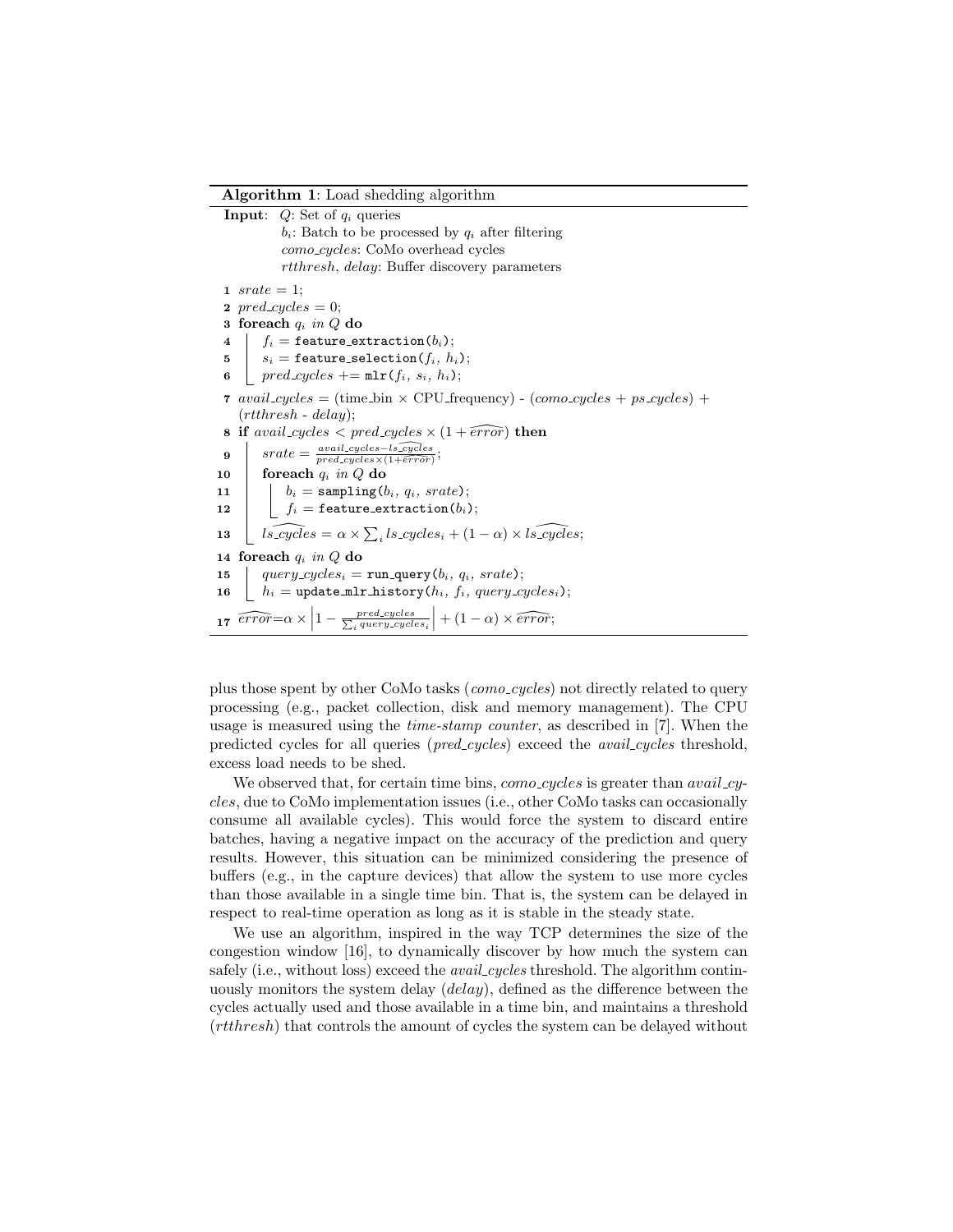loss. *rtthresh* is initially set to zero and gets increased whenever queries use less cycles than available. If at some point, the occupation of the buffers exceeds a predefined value (i.e., the system is turning unstable), *rtthresh* is reset to zero, and a second threshold (initialized to  $\infty$ ) is set to  $\frac{rthresh}{2}$ . *rtthresh* grows exponentially while below this threshold, and linearly once it is exceeded.

This technique has two main advantages. First, it is able to operate without explicit knowledge of the maximum rate of the input streams. Second, it allows the system to quickly react to changes in the traffic.

Algorithm 1 (line 7) shows how the *avail cycles* threshold is modified to consider the presence of buffers. Note that, at this point, *delay* is never less than zero, because if the system used less cycles than the available in a previous time bin, they would be lost waiting for the next batch to become available.

Finally, as we further discuss in Section 4.3, we multiply the *pred cycles* by  $1 + \widehat{error}$  in line 8, as a safeguard against prediction errors, where  $\widehat{error}$  is an *Exponential Weighted Moving Average* (EWMA) of the actual prediction error measured in previous time bins (computed as shown in line 17).

#### **4.2 Where and how to shed load**

Our approach to shed excess load consists of adaptively reducing the volume of data to be processed by the queries (i.e., the size of the batch). We already discussed in Section 2 several data reduction techniques that can be used for this purpose (e.g., filtering, aggregation and sampling).

In our current implementation, we support uniform packet and flow sampling, and let each query select at configuration time the option that yields the best results. When an overload situation is detected, the same sampling rate is applied to all queries (line 11).<sup>4</sup>

In order to efficiently implement flow sampling, we use a hash-based technique called *Flowwise sampling* [17]. This technique randomly samples entire flows without caching the flow keys, which reduces significantly the processing and memory requirements during the sampling process. To avoid bias in the selection and deliberate sampling evasion, we randomly generate a new *H3 hash function* [18] per query every measurement interval, which distributes the flows uniformingly and unpredictably.

# **4.3 How much load to shed**

The magnitude of load shedding is determined by the maximum sampling rate that keeps the CPU usage below the *avail cycles* threshold. Since the system does not differentiate among queries, the sampling rate could be simply set to the ratio  $\frac{avail\_cycles}{pred\_cycles}$  in all queries. This assumes that their CPU usage is proportional to the size of the batch (in packets or flows, depending on whether packet or flow sampling is used). However, the cost of a query can actually depend on

 $4$ Note that using the same sampling rate for all queries does not differentiate among them. See Section 6 for further discussion.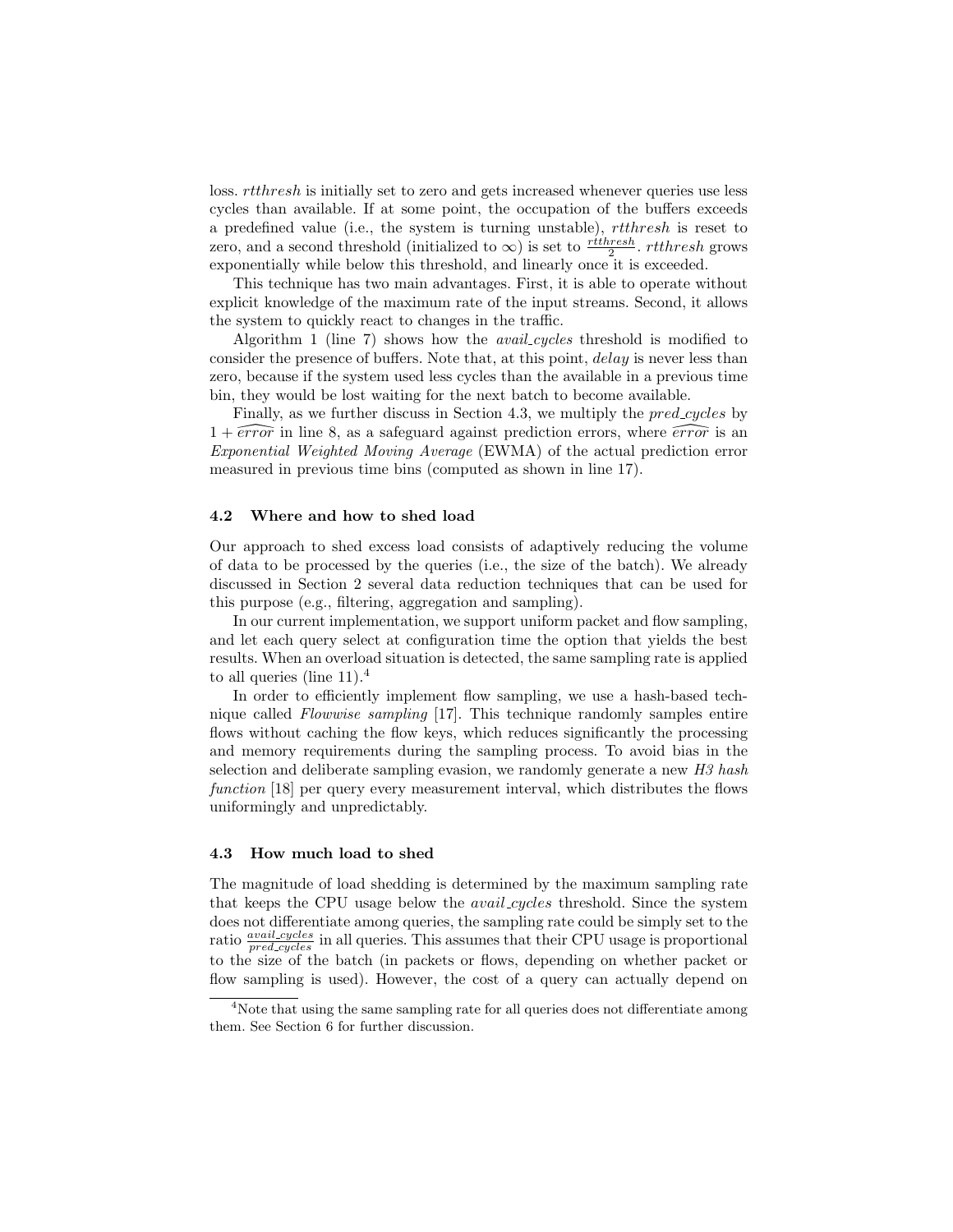several traffic features, or even on a feature different from the number of packets or flows. In addition, there is no guarantee of keeping the CPU usage below the *avail cycles* threshold, due to the error introduced by the prediction subsystem.

We deal with these limitations by maintaining an EWMA of the prediction error (line 17) and correcting the sampling rate accordingly (line 9). Moreover, we have to take into account the extra cycles that will be needed by the load shedding subsystem (*ls cycles*), namely the sampling procedure (line 11) and the feature extraction (line 12), which must be repeated after sampling in order to correctly update the MLR history. Thus, we also maintain an EWMA of the cycles spent in previous time bins by the load shedding subsystem (line 13) and subtract this value from *avail cycles*.

After applying the mentioned changes, the sampling rate is computed as shown in Algorithm 1 (line 9). The EWMA weight  $\alpha$  is set to 0.9 in order to quickly react to changes. It is also important to note that if the prediction error was zero in average, we could remove it from lines 8 and 9, because buffers should be able to absorb such error. However, there is no guarantee of having a mean of zero in the short term.

# **5 Evaluation and Operational Results**

In this section we evaluate our load shedding system in a research ISP network. We also assess the impact of sampling on the accuracy of the queries, and compare the results of our predictive scheme to a system that uses instead a reactive approach, discarding packets when the buffers become full. We do not present here the accuracy of the prediction subsystem, which was already evaluated in [7].

### **5.1 Testbed Scenario**

Our testbed equipment consists of two single processor Pentium IV at 3 *GHz*, both equipped with an Endace DAG 4.3GE card [19]. Through a pair of optical splitters, both computers receive an exact copy of one direction of a full-duplex Gigabit Ethernet link that connects the Catalan RREN (Scientific Ring) to the Spanish NREN (RedIRIS). The first PC is used to run the CoMo monitoring system on-line, while the second one only collects a packet-level trace, which is used as our reference to verify the accuracy of the results.

Throughout the evaluation, we present the results of two 8 hours-long executions (see Table 1 and Figure 3(a) for details). In the first one (*load shedding*), we ran a modified version of CoMo that implements our load shedding scheme,<sup>5</sup> while in the second execution *(original como)*, we repeated the same experiment, but using the original version of CoMo. The duration of the executions was determined according to the amount of storage space available to collect the packet-level traces (400 *GB*).

<sup>&</sup>lt;sup>5</sup>The source code of our load shedding system is publicly available at http://loadshedding.ccaba.upc.edu.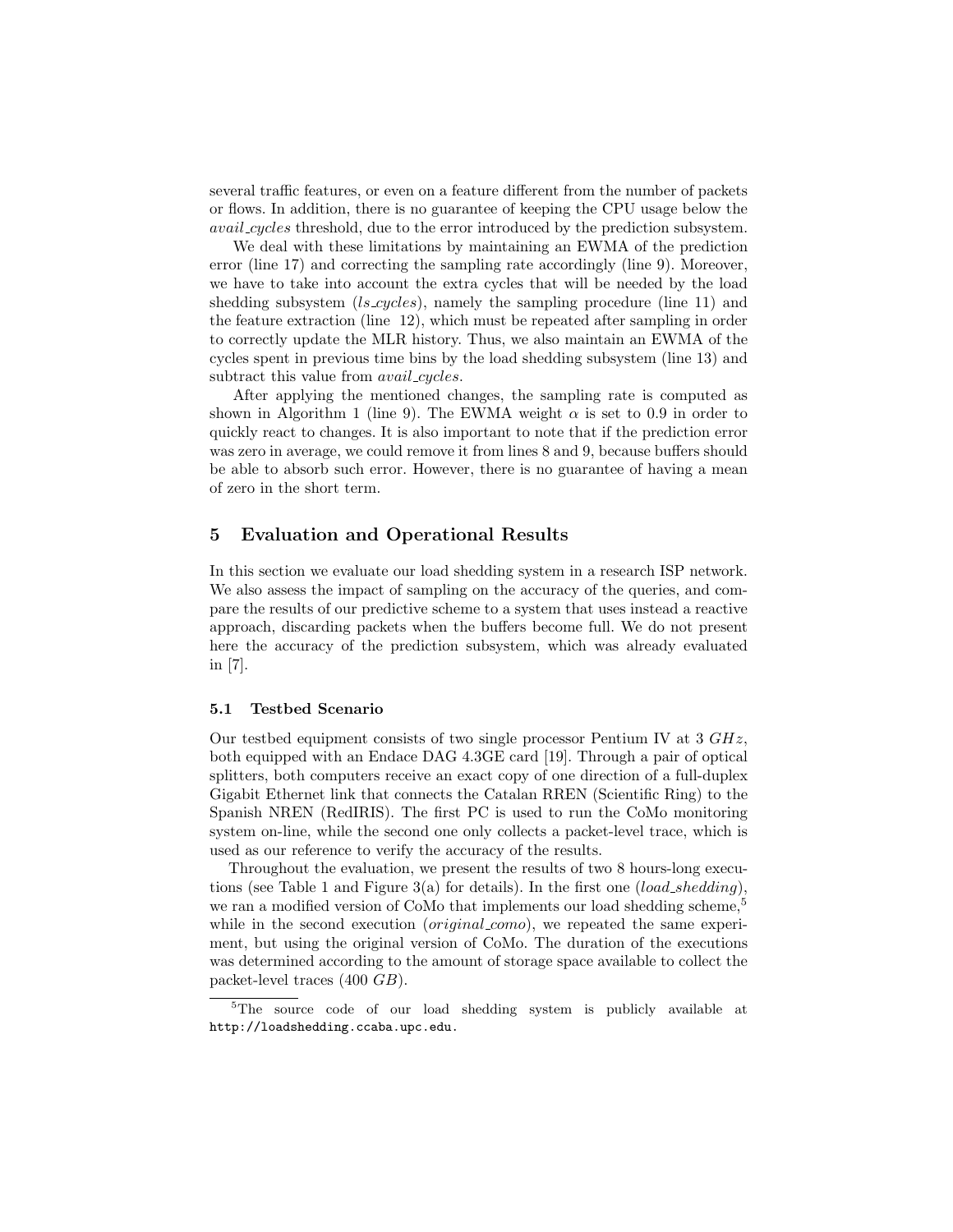| Execution | Date/Time                                            | Link load (Mbps)  |  |
|-----------|------------------------------------------------------|-------------------|--|
|           |                                                      | mean/max/min      |  |
|           | $load\_shending$ 24/Oct/06 9:00-17:00                | 750.4/973.6/129.0 |  |
|           | original_como 25/Oct/06 9:00-17:00 719.9/967.5/218.0 |                   |  |

**Table 1.** Executions done in our experiments

We have selected a set of seven queries that are part of the standard distribution of CoMo (see Table 2).<sup>6</sup> They present different resource usage profiles (CPU, memory and disk bandwidth) for the same input traffic and use different data structures to maintain their state (e.g., aggregated counters, hash tables, sorted lists). Note that our method considers all queries as black boxes.

| $\mathbf{\mathbf{Name}}$ | Description                                                   |
|--------------------------|---------------------------------------------------------------|
| application              | Port-based application classification                         |
| counter                  | Traffic load in packets and bytes                             |
| flows                    | Per-flow counters                                             |
|                          | high-watermark High watermark of link utilization             |
|                          | <i>pattern search</i> Finds sequences of bytes in the payload |
|                          | top destinations List of the top-10 destination IPs           |
| trace                    | Full-payload collection                                       |

**Table 2.** Queries used in the experimental evaluation

#### **5.2 Performance Results**

Figure 2 presents the CPU usage during the *load shedding* execution, broken down by the three main tasks presented in Section 4 (i.e., *como cycles*, *query\_cycles* and  $ps\_cycles + ls\_cycles$ . We also plot the cycles the system estimates as needed to process all incoming traffic (i.e., *pred cycles*). From the figure, it is clear that the system is under severe stress because, during almost all the execution, it needs more than twice the cycles available to run our seven queries without loss. However, we can observe that our load shedding system is able to keep the CPU usage consistently below the 3 *GHz* mark.

Figure 3(a) confirms that, during the 8 hours, not a single packet was lost. This indicates that predictions are accurate and the system is robust to overload. In Figure 3(b), we plot the Cumulative Distribution Function (CDF) of the CPU usage per batch (i.e., the service time per batch). Recall that batches represent  $100ms,$  resulting in  $3\times10^8$  cycles available per batch. The figure shows that the system is stable. As expected, sometimes the limit of available cycles is slightly exceeded owing to the buffer discovery algorithm presented in Section 4.1. The

<sup>&</sup>lt;sup>6</sup>The source code of the queries used in the evaluation is publicly available at http://como.sourceforge.net.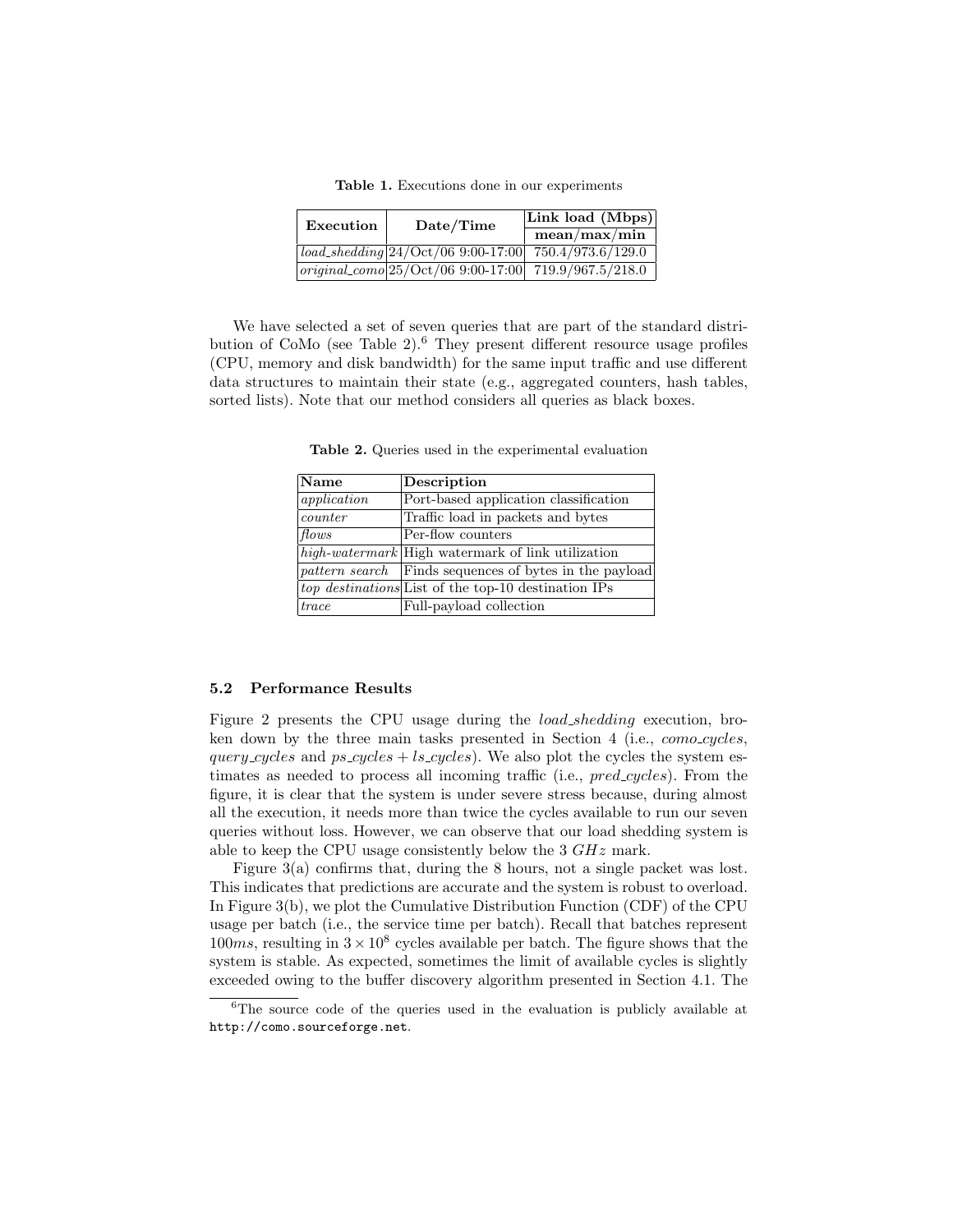

**Fig. 2.** CPU usage (*load shedding* execution)

CDF also indicates good CPU usage, between 2.5 and  $3 \times 10^8$  cycles, with a probability around 90%.

On the contrary, Figure 3(b) shows that, for the *original como* execution, the service time per batch is significantly larger than the arrival time of batches, with a probability of exceeding the limit of available cycles greater than  $30\%$ . Thus, this system is unstable and leads not only to drops of packets without control, but even of entire batches. Figure  $3(a)$  shows the packets dropped by the DAG card,<sup>7</sup> while Figure 3(b) certifies that the probability of losing an entire batch (i.e., service time of zero) is larger than 20%.



**Fig. 3.** Performance of our load shedding system compared to the original CoMo

 ${\rm ^7The}$  values are a lower bound of the actual drops, because the loss counter present in the DAG records is only 16-bit long.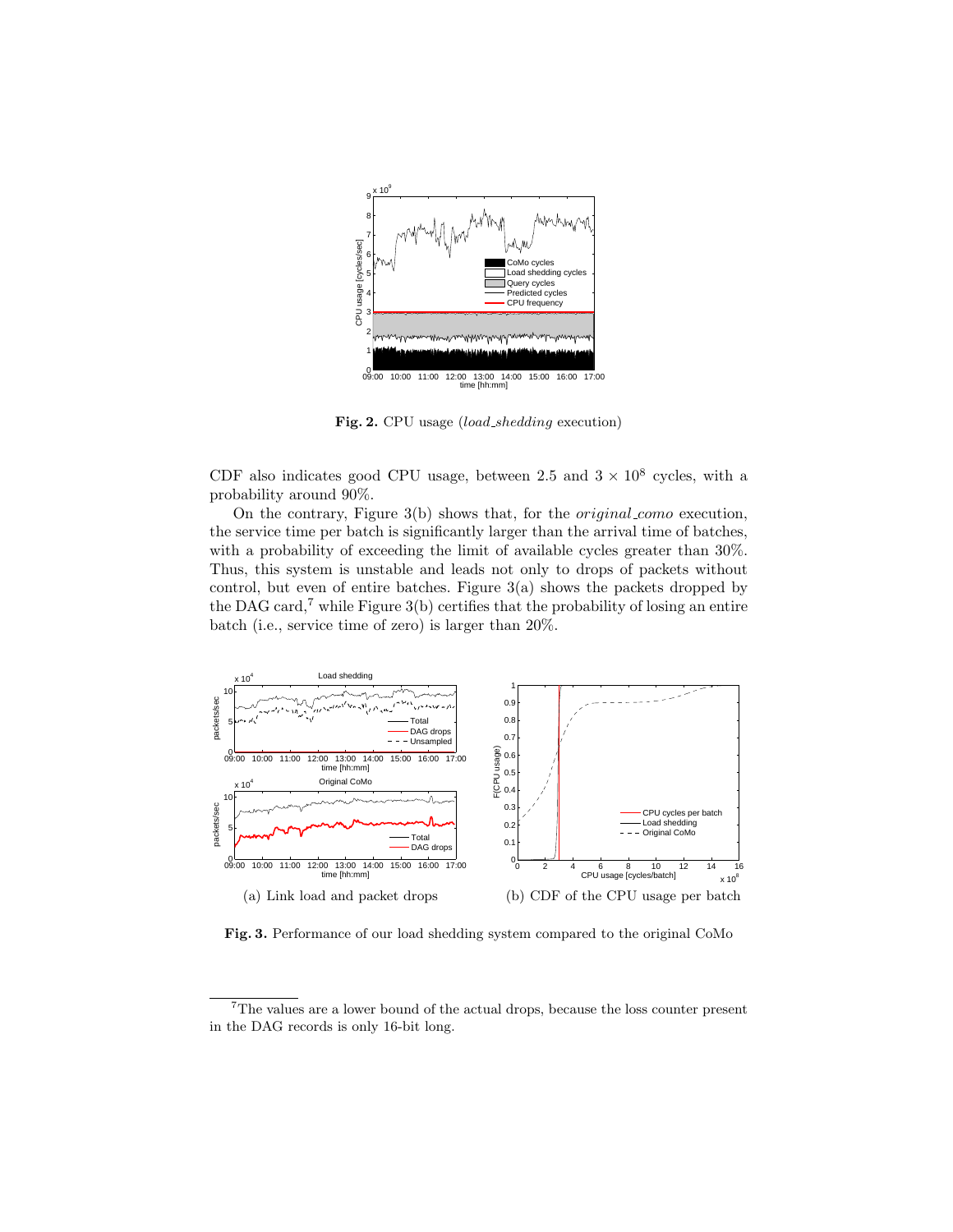#### **5.3 Accuracy Results**

We modified the source code of the *counter*, *flows* and *top destinations* queries, in order to allow them to estimate their unsampled output when load shedding is performed. This modification was simply done multiplying the metrics they compute by the inverse of the sampling rate applied to each batch.

We chose the *counter* and *flows* queries mainly to verify our implementation of packet and flow sampling, respectively. In particular, we measured the relative error in the number of packets, bytes and flows, defined as  $|1 - \frac{estimated \ value}{actual \ value}|$ , where the actual value is obtained from the complete packet trace.

Conversely, the *top destinations* query was chosen to evaluate the impact of our current load shedding mechanisms on a query that computes a metric known to be statistically more complex and problematic [17, 20]. In this case, we selected packet sampling as load shedding mechanism [20]. In order to objectively measure the error, we used the detection performance metric proposed in [20], which is defined as the number of misranked flow pairs, where the first element of a pair is in the top-10 list returned by the query and the second one is outside the actual top-10.

Table 3 presents the error in the results of these three queries averaged across all the measurement intervals. We can observe that although our load shedding system introduces a certain overhead, the error is kept significantly low compared to the original version of CoMo. Large standard deviation values are due to long periods of consecutive packet drops during the *original como* execution. It is also worth noting that the error of the *top destinations* query obtained in the *load shedding* execution is consistent with that of [20].

| $\sqrt{$ Query                                             | $original\_como   load\_shending $       |               |
|------------------------------------------------------------|------------------------------------------|---------------|
| counter (packets)  $55.03\% \pm 11.45$   $0.54\% \pm 0.50$ |                                          |               |
| $\sqrt{\text{counter (bytes)}}$                            | $55.06\% \pm 11.45 \mid 0.66\% \pm 0.60$ |               |
| flows                                                      | $38.48\% \pm 902.13$ 2.88\% $\pm 3.34$   |               |
| $\vert$ top destinations                                   | $21.63 + 31.94$                          | $1.41 + 3.32$ |

**Table 3.** Errors in the query results  $(mean \pm stdev)$ 

Figure 2 shows the overhead introduced by our load shedding system (*ps cycles*+ *ls cycles*) to the normal operation of the entire CoMo system. We believe this overhead is reasonably low compared to the advantages of keeping the CPU usage and the accuracy of the results well under control. The bulk of the overhead, as discussed in [7], corresponds to the feature extraction phase, which is entirely implemented using a family of memory-efficient algorithms that could be directly built in hardware [21]. Alternatively, this overhead could be reduced significantly by applying sampling in this phase.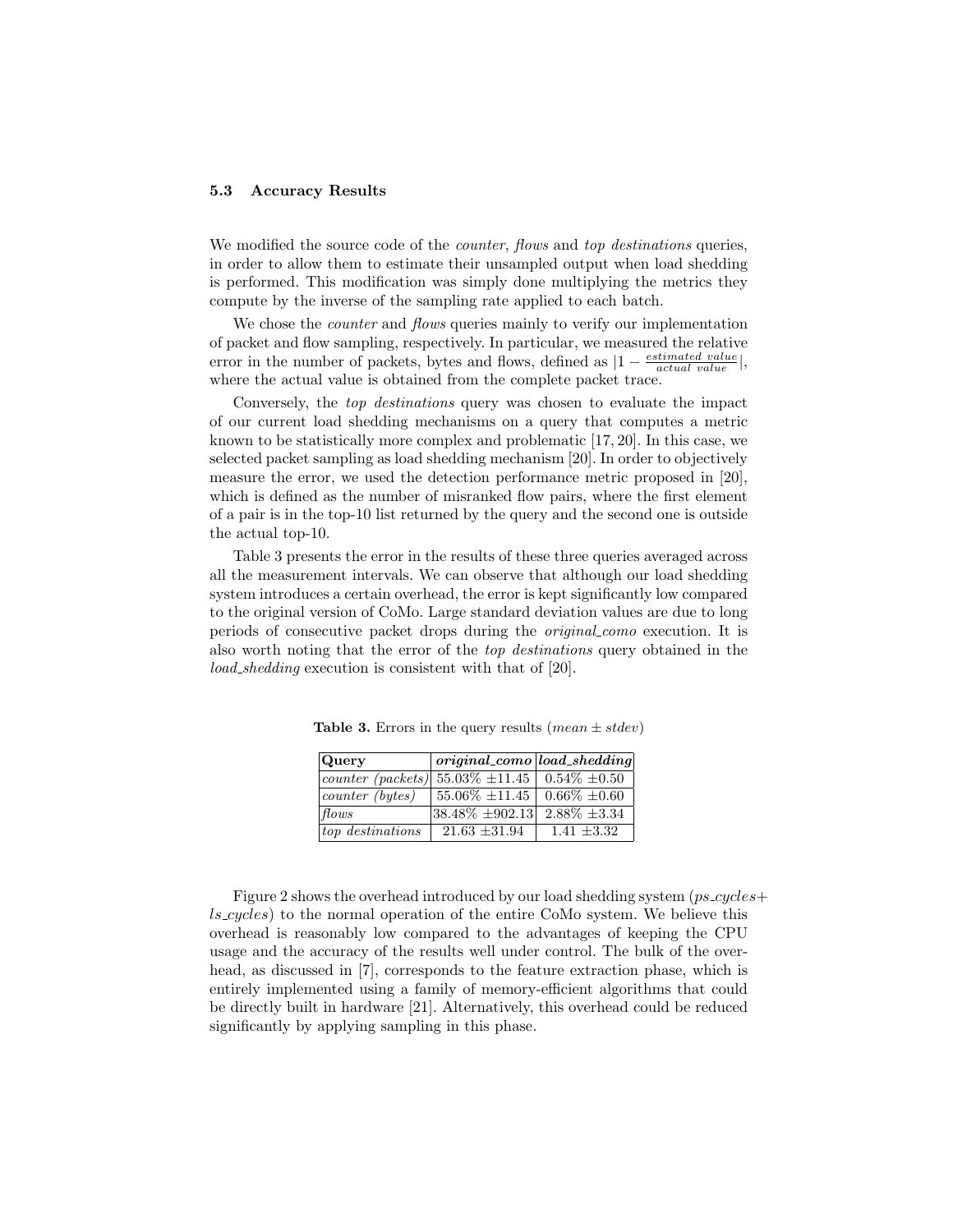# **6 Conclusions and Future Work**

In this paper, we presented a predictive load shedding scheme that operates without explicit knowledge of the traffic queries and quickly reacts to overload situations by gracefully degrading their accuracy via packet and flow sampling. We implemented our scheme in an existing monitoring system and evaluated its performance and correctness in a research ISP network. We demonstrated the robustness of our method through an 8 hours-long continuous execution, where the system exhibited good CPU utilization without packet loss, even when it was under severe stress. We also pointed out a significant gain in the accuracy of the results compared to the original version of the same monitoring system.

We also identified several limitations of our current implementation that constitute an important part of our immediate future work. First, our method does not differentiate among queries. Hence, we are currently investigating the use of different sampling rates for different queries according to per-query utility functions, as proposed in [13]. Second, there is a large set of imaginable queries that are not able to correctly estimate their unsampled output from sampled streams. For those queries, we plan to support many different load shedding mechanisms, such as computing lightweight summaries of the input data streams [14] and more robust flow sampling techniques [22]. Declarative load shedding is also part of our future work, which will allow the queries to specify their own load shedding mechanisms. Finally, we are interested in applying similar techniques to other system resources, such as memory, storage space and disk bandwidth.

**Acknowledgments.** This work was funded by a University Research Grant awarded by the Intel Research Council, and by the Spanish Ministry of Education (MEC) under contract TEC2005-08051-C03-01 (CATARO project). Authors would also like to thank the Supercomputing Center of Catalonia (CESCA) for allowing them to collect the packet traces used in this work.

# **References**

- 1. The OneLab project: http://www.fp6-ist-onelab.eu.
- 2. kc claffy, Crovella, M., Friedman, T., Shannon, C., Spring, N.: Community-oriented network measurement infrastructure (CONMI) workshop report. SIGCOMM Comput. Commun. Rev. **36**(2) (2006) 41–48
- 3. Cranor, C., Johnson, T., Spataschek, O., Shkapenyuk, V.: Gigascope: A stream database for network applications. In: Proceedings of ACM Sigmod, New York, NY, USA, ACM Press (June 2003) 647–651
- 4. Iannaccone, G.: Fast prototyping of network data mining applications. In: Proceedings of Passive and Active Measurement Conference. (March 2006)
- 5. Stankovic, J., Lu, C., Son, S., Tao, G.: The case for feedback control real-time scheduling. In: Proceedings of the 11th Euromicro Conference on Real-Time Systems. (June 1999) 11–20
- 6. Keys, K., Moore, D., Estan, C.: A robust system for accurate real-time summaries of internet traffic. In: Proceedings of ACM Sigmetrics, New York, NY, USA, ACM Press (2005) 85–96